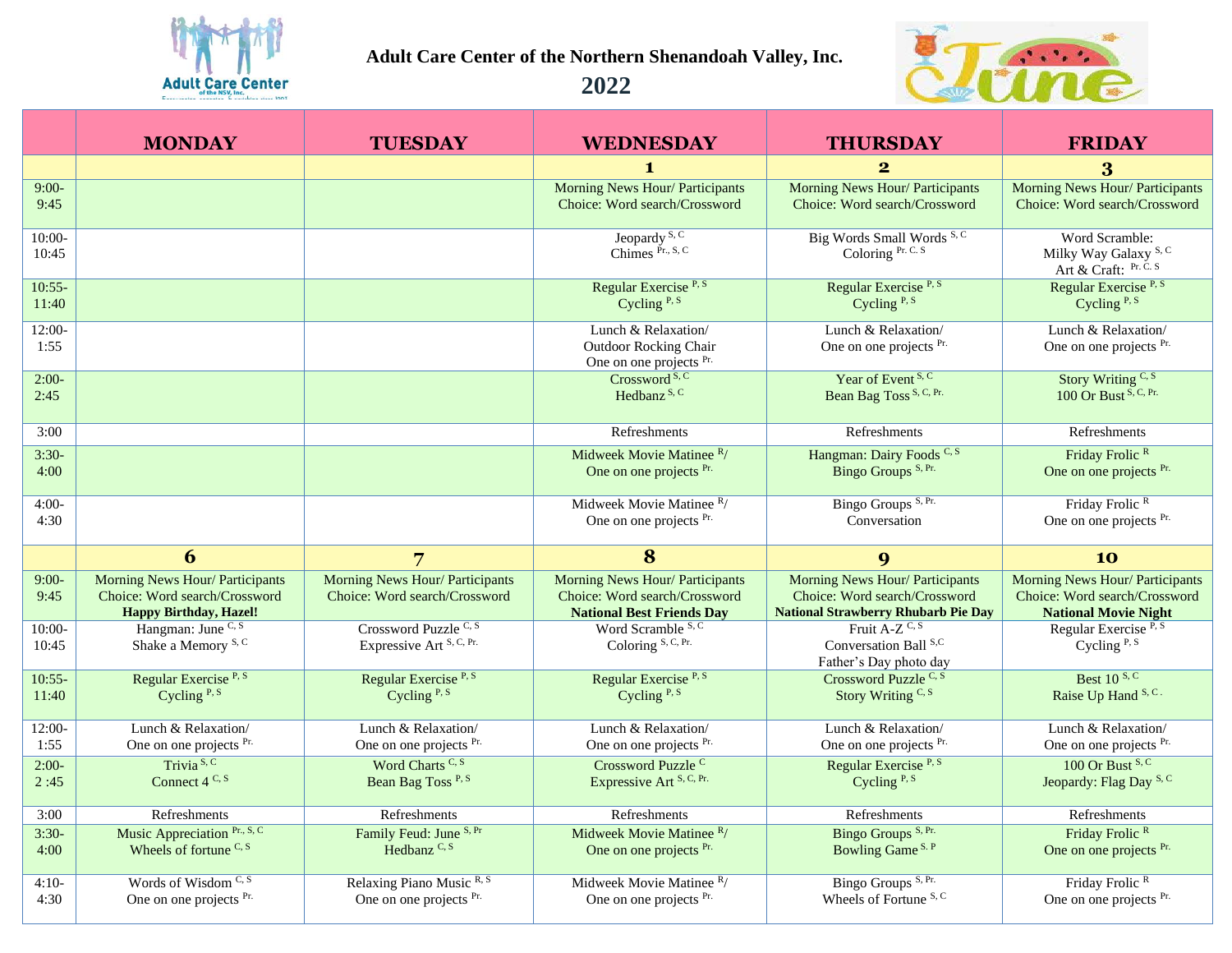|                 | 13                                                                      | 14                                                                                                   | 15                                                                      | <b>16</b>                                                               | 17                                                                                                                                 |
|-----------------|-------------------------------------------------------------------------|------------------------------------------------------------------------------------------------------|-------------------------------------------------------------------------|-------------------------------------------------------------------------|------------------------------------------------------------------------------------------------------------------------------------|
| $9:00-$<br>9:45 | Morning News Hour/ Participants<br>Choice: Word search/Crossword        | <b>Morning News Hour/ Participants</b><br>Choice: Word search/Crossword<br><b>National Flag Day</b>  | <b>Morning News Hour/ Participants</b><br>Choice: Word search/Crossword | Morning News Hour/ Participants<br>Choice: Word search/Crossword        | <b>Morning News Hour/ Participants</b><br>Choice: Word search/Crossword<br><b>National CNA Week!</b><br>Happy Father's Day (18th)! |
| $10:00-$        | Hangman: Flag Day C, S                                                  | Word Scramble $C, S$ : Flag Day                                                                      | Big Words & Small Words C, S                                            | Jeopardy: Father's Day C, S                                             | Art & Craft S, C, Pr.                                                                                                              |
| 10:45           | Conversation $C, S$                                                     | Chimes Pr., S, C                                                                                     | Origami S, C, Pr.                                                       | Coloring S, C, Pr.                                                      | Hangman: Things Dad Loves C, S                                                                                                     |
| $10:55-$        | Regular Exercise <sup>P, S</sup>                                        | Regular Exercise <sup>P, S</sup>                                                                     | Regular Exercise <sup>P, S</sup>                                        | Brain Exercise: Fill the Blank C, S                                     | Regular Exercise <sup>P, S</sup>                                                                                                   |
| 11:40           | Cycling $P, S$                                                          | Cycling $P, S$                                                                                       | Cycling $P, S$                                                          | Headbanz <sup>C, S</sup>                                                | Cycling $P, S$                                                                                                                     |
| 12:00-          | Lunch & Relaxation/                                                     | Lunch & Relaxation/                                                                                  | Lunch & Relaxation/                                                     | Lunch & Relaxation/                                                     | Lunch & Relaxation/                                                                                                                |
| 1:55            | One on one projects Pr.                                                 | One on one projects Pr.                                                                              | One on one projects Pr.                                                 | One on one projects Pr.                                                 | One on one projects Pr.                                                                                                            |
| $2:00-$         | Pictionary $C, S$                                                       | Crossword Puzzle C, S                                                                                | Crossword Puzzle <sup>C</sup>                                           | Regular Exercise <sup>P, S</sup>                                        | Crossword Puzzle C, S                                                                                                              |
| 2:45<br>3:00    | Music Appreciation <sup>R, S</sup><br>Refreshments                      | Bean Bag Toss C, S, P<br>Refreshments                                                                | Expressive of Art S, C, Pr.<br>Refreshments                             | Cycling $P, S$<br>Refreshments                                          | Target Toss S, Pr.<br>One on one projects Pr.<br>Refreshments                                                                      |
| $3:30-$         | Wheels of Fortune <sup>S, C</sup>                                       | Art & Craft S, C, Pr.                                                                                | Midweek Movie Matinee <sup>R</sup>                                      | Bingo Groups <sup>S, Pr.</sup>                                          | Friday Frolic <sup>R</sup>                                                                                                         |
| 4:00            | Raise Your Hand S, C                                                    | Connect 4 S, C                                                                                       | One on one projects Pr.                                                 | Bowling Game <sup>S. P</sup>                                            | One on one projects Pr.                                                                                                            |
| $4:10-$         | Relaxing Conversation <sup>C</sup>                                      | Relaxing Piano Music R, S                                                                            | Midweek Movie Matinee <sup>R</sup>                                      | Bingo Groups <sup>S, Pr.</sup>                                          | Friday Frolic <sup>R</sup>                                                                                                         |
| 4:30            | One on one projects <sup>Pr</sup>                                       | One on one projects Pr.                                                                              | One on one projects Pr.                                                 | One on one projects <sup>Pr</sup>                                       | One on one projects Pr.                                                                                                            |
|                 | 20                                                                      | 21                                                                                                   | 22                                                                      | 23                                                                      | 24                                                                                                                                 |
| $9:00-$<br>9:45 | <b>Morning News Hour/ Participants</b><br>Choice: Word search/Crossword | <b>Morning News Hour/Participants</b><br>Choice: Word search/Crossword<br><b>First Day of Summer</b> | <b>Morning News Hour/ Participants</b><br>Choice: Word search/Crossword | <b>Morning News Hour/ Participants</b><br>Choice: Word search/Crossword | <b>Morning News Hour/ Participants</b><br>Choice: Word search/Crossword<br><b>Happy Birthday, Sarah!</b>                           |
| $10:00-$        | Word Scramble C, S: Father's Day                                        | Word Charts $C, S$                                                                                   | Chimes Pr., S, C                                                        | Jeopardy: Summer $C, S$                                                 | Expressive of Art S, C, Pr.                                                                                                        |
| 10:45           | Drum Circle Pr., S                                                      | Art & Craft S, C, Pr.                                                                                | Hangman: Summer C, S                                                    | Family Feud C, S                                                        | Big Words and Small Words C, S                                                                                                     |
| $10:55-$        | Regular Exercise <sup>P, S</sup>                                        | Regular Exercise <sup>P, S</sup>                                                                     | Regular Exercise <sup>P, S</sup>                                        | Crossword Puzzle C, S                                                   | Best $10^{S, C}$                                                                                                                   |
| 11:40           | Cycling $P, S$                                                          | Cycling $P, S$                                                                                       | Cycling $P, S$                                                          | 100 Or Bust $S, C$                                                      | Bean Bag Toss C, S, P                                                                                                              |
| $12:00-$        | Lunch & Relaxation/                                                     | Lunch & Relaxation/                                                                                  | Lunch & Relaxation/                                                     | Lunch & Relaxation/                                                     | Lunch & Relaxation/                                                                                                                |
| 1:55            | One on one projects Pr.                                                 | One on one projects Pr.                                                                              | One on one projects Pr.                                                 | One on one projects Pr                                                  | One on one projects Pr.                                                                                                            |
| $2:00-$         | Wheels of Fortune C, S                                                  | Crossword Puzzle C, S                                                                                | Crossword Puzzle <sup>C</sup>                                           | Regular Exercise <sup>P, S</sup>                                        | Regular Exercise <sup>P, S</sup>                                                                                                   |
| 2:45            | Connect 4 S, C                                                          | Target Toss C, S, P                                                                                  | Expressive of Art S, C, Pr.                                             | Cycling $P, S$                                                          | Cycling $P, S$                                                                                                                     |
| 3:00            | Refreshments                                                            | Refreshments                                                                                         | Refreshments                                                            | Refreshments                                                            | Refreshments                                                                                                                       |
| $3:30-$         | Music Appreciation $R, S$                                               | Story Writing C, S                                                                                   | Midweek Movie Matinee <sup>R</sup>                                      | Bingo Groups <sup>S, Pr.</sup>                                          | Friday Frolic <sup>R</sup>                                                                                                         |
| 4:00            | Headbanz <sup>C, S</sup>                                                | Conversation $C, S$                                                                                  | One on one projects Pr.                                                 | Bowling Game <sup>S. P</sup>                                            | One on one projects Pr.                                                                                                            |
| $4:10-$         | Round table talk C, S, R                                                | Relaxing Piano Music R, S                                                                            | Midweek Movie Matinee <sup>R</sup>                                      | Pictionary/Roundtable Talk S,R,C/                                       | Friday Frolic <sup>R</sup>                                                                                                         |
| 4:30            | One on one projects Pr.                                                 | One on one projects Pr.                                                                              | One on one projects Pr.                                                 | One on one projects <sup>Pr</sup>                                       | One on one projects Pr.                                                                                                            |